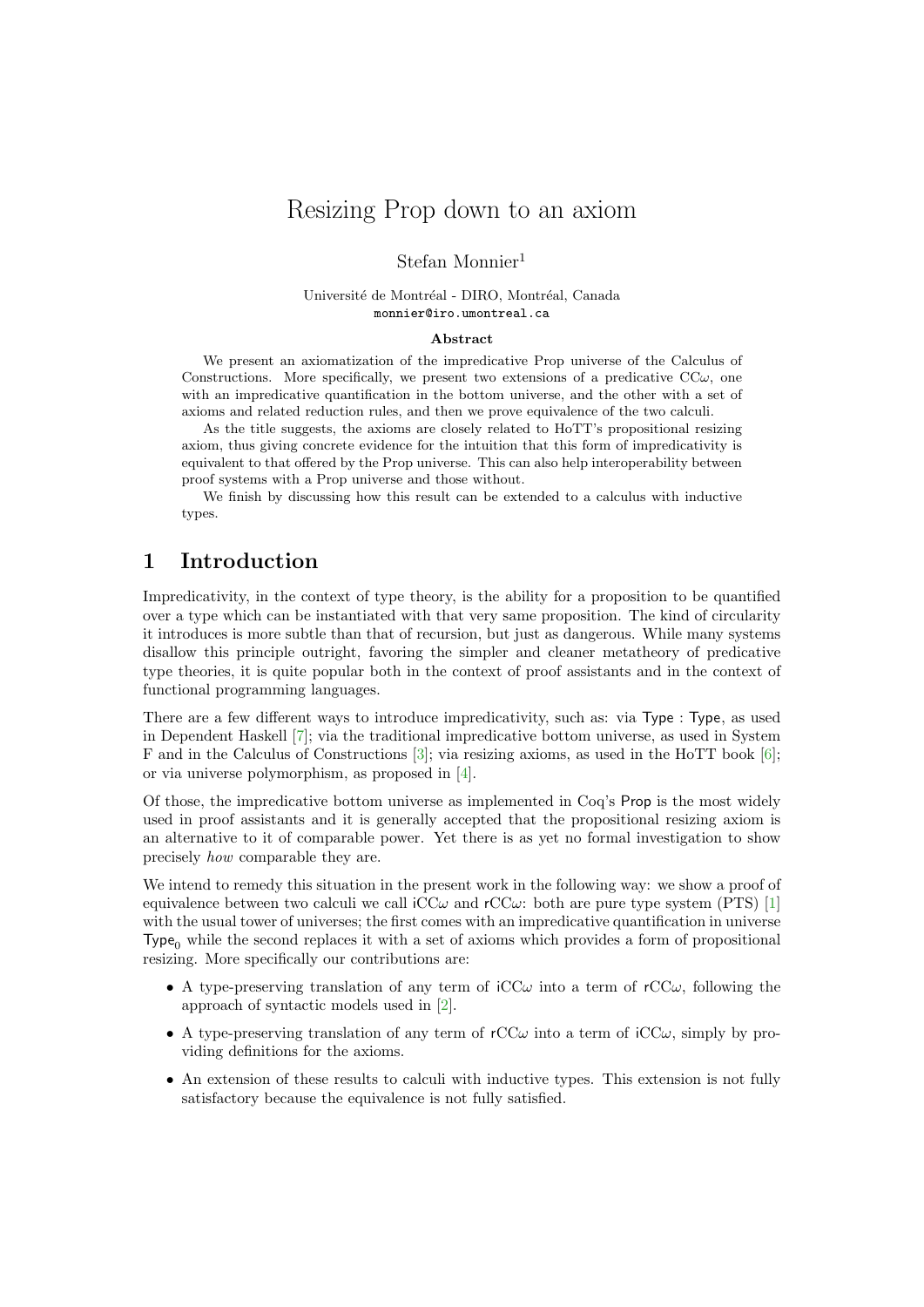Resizing Prop down to an axiom S. Monnier S. Monnier S. Monnier S. Monnier S. Monnier S. Monnier S. Monnier S. Monnier S. Monnier S. Monnier S. Monnier S. Monnier S. Monnier S. Monnier S. Monnier S. Monnier S. Monnier S. M

## 2 The encoding

The calculi we use in this paper are pure type systems [\[1\]](#page-2-4), using the following syntax:

$$
\begin{array}{lll}\n(\text{var}) & x, y, t & \in & \mathcal{V} \\
(\text{sort}) & s & \in & \mathcal{S} \\
(\text{term}) & e, \tau & ::= & s \mid x \mid (x : \tau_1) \to \tau_2 \mid \lambda x : \tau. e \mid e_1 @ e_2\n\end{array}
$$

A specific PTS is then defined by providing the tuple  $(S, \mathcal{A}, \mathcal{R})$  which defines respectively the sorts, axioms, and rules of this system. All our calculi are extensions of the following base predicative calculus we call  $pCC\omega$ :

$$
\begin{array}{lll} \mathcal{S} & = & \{ \begin{array}{l} \mathsf{Type}_{\ell} & \mid & \ell \in \mathbb{N} \end{array} \} \\ \mathcal{A} & = & \{ \begin{array}{l} (\mathsf{Type}_{\ell}: \mathsf{Type}_{\ell+1}) & \mid & \ell \in \mathbb{N} \end{array} \} \\ \mathcal{R} & = & \{ \begin{array}{l} (\mathsf{Type}_{\ell_1}, \mathsf{Type}_{\ell_2}, \mathsf{Type}_{\max(\ell_1, \ell_2)}) & \mid & \ell_1, \ell_2 \in \mathbb{N} \end{array} \} \end{array}
$$

 $iCC\omega$  is defined as the extension of  $pCC\omega$  with the following rules:

$$
\mathcal{R} \quad = \quad ... \cup \{ \ (\mathsf{Type}_{\ell}, \mathsf{Type}_{0}, \mathsf{Type}_{0}) \ \mid \ \ell \in \mathbb{N} \wedge \ell > 0 \ \}
$$

As a first approximation,  $rCC\omega$  is defined as the extension of  $pCC\omega$  with the following axioms and rewrite rules:

$$
\begin{array}{llll} ||\cdot||&:&\text{Type}_{\ell}\to\text{Type}_{0} & \text{for all }\ell\in\mathbb{N}\\ |\cdot|&:&(t\colon\text{Type}_{\ell})\to t\to||t|| & \text{for all }\ell\in\mathbb{N}\\ \text{bind}&:&(t_1\colon\text{Type}_{\ell_1})\to(t_2\colon\text{Type}_{\ell_2})\to||t_1||\to(t_1\to||t_2||)\to||t_2|| & \text{for all }\ell_1,\ell_2\in\mathbb{N}\\ \text{bind}\ |e_1|\ \lambda x:\tau.e_2&\sim&e_2\{e_1/x\} \end{array}
$$

Where  $|| \cdot ||$  is pronounced "erased" and  $|| \cdot ||$  is pronounced "erase". The crux of the matter to encode (written [ $\cdot$ ]) an impredicative quantification  $(x:\tau_1) \to \tau_2$  of iCC $\omega$  into rCC $\omega$  is to erase it with  $|| \cdot ||$  so as to bring it back down to  $Type_0$ :  $[(x:\tau_1) \to \tau_2] = ||(x:[\tau_1]) \to [\tau_2]||$ As a consequence, the encoding needs to erase systematically all inhabitants of the  $Type<sub>0</sub>$ 

universe. A first cut of the encoding looks like the following:

| $[x]$                             | $= x$                                                                                                                                                                   |
|-----------------------------------|-------------------------------------------------------------------------------------------------------------------------------------------------------------------------|
| $[\text{Type}_{\ell}]$            | $= \text{Type}_{\ell}$                                                                                                                                                  |
| $[(x:\tau_1) \rightarrow \tau_2]$ | $= \begin{cases}   (x:[\tau_1]) \rightarrow [\tau_2]    & \text{if in the Type}_0 \text{ universe} \\ (x:[\tau_1]) \rightarrow [\tau_2] & \text{otherwise} \end{cases}$ |
| $[e_1@e_2]$                       | $= \begin{cases} \text{bind } [e_1] \lambda f.f@[e_2] & \text{if in the Type}_0 \text{ universe} \\ [e_1]@[e_2] & \text{otherwise} \end{cases}$                         |
| $[\lambda x:\tau.e]$              | $= \begin{cases}  \lambda x:[\tau],[e]  & \text{if in the Type}_0 \text{ universe} \\ \lambda x:[\tau],[e] & \text{otherwise} \end{cases}$                              |

Sadly, this encoding is a bit too naïve to preserve types. While the monadic erasure axioms proposed above are rather enticing (and similar to those used in [\[5\]](#page-2-6)) we will need to tweak them a bit in order to be able to refine the encoding into one that is type preserving.

#### Acknowledgments

This work was supported by the Natural Sciences and Engineering Research Council of Canada (NSERC) grant  $N^{\circ}$  298311/2012 and RGPIN-2018-06225. Any opinions, findings, and conclusions or recommendations expressed in this material are those of the author and do not necessarily reflect the views of the NSERC.